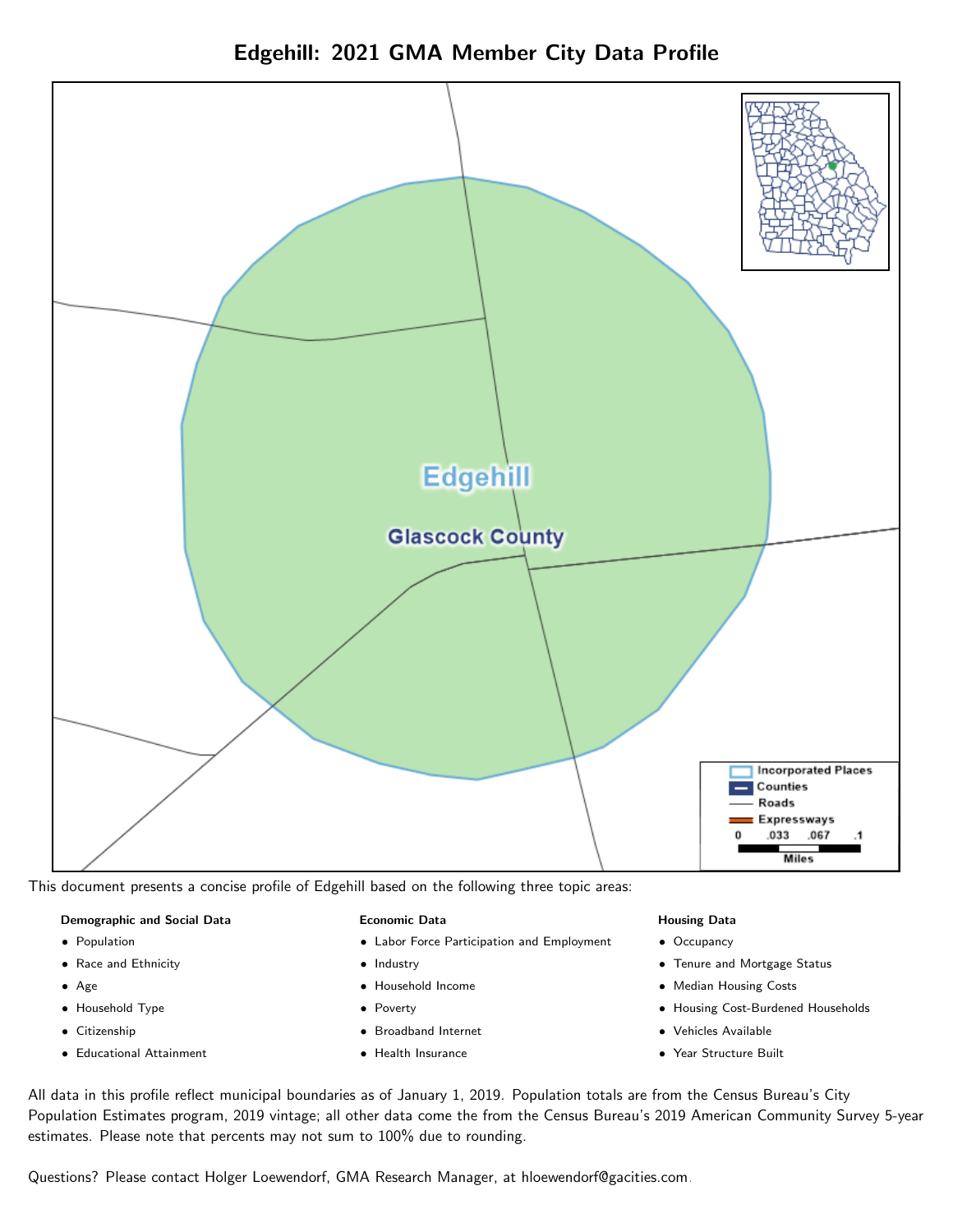# Edgehill: Demographic and Social



Age



**Citizenship** 

| <b>Native Born</b><br>100% |  |
|----------------------------|--|
|                            |  |

Race and Ethnicity



Source: U.S. Census Bureau, City Population Estimates, 2019 vintage Source: American Community Survey, 2019 5-year estimates, table B03002

## Household Type



#### Educational Attainment



Source: American Community Survey, 2019 5-year estimates, table B05002 Source: American Community Survey, 2019 5-year estimates, table B15002

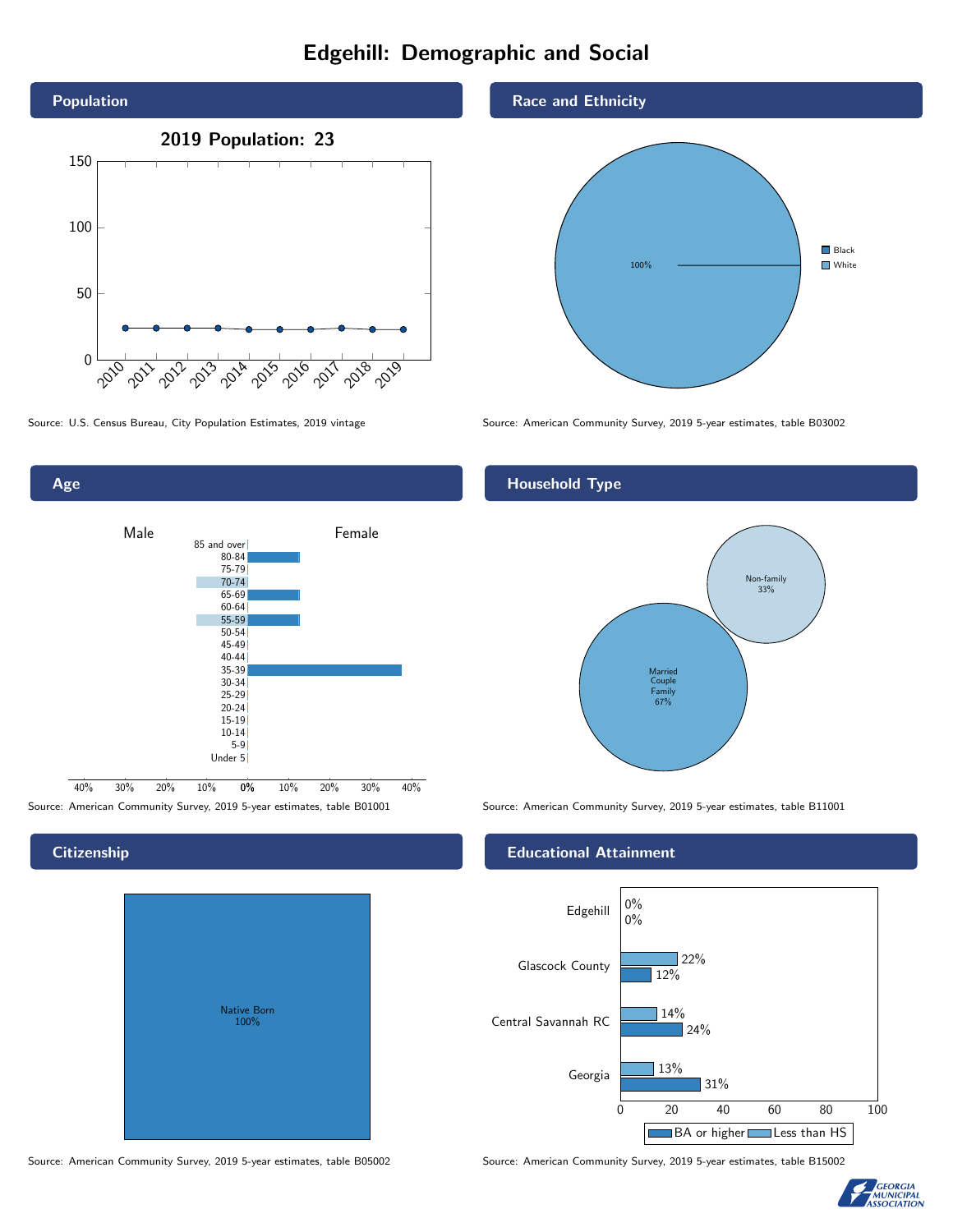# Edgehill: Economic



Source: American Community Survey, 2019 5-year estimates, table B23001 †Note: Unemployment rate is based upon the civilian labor force.



Source: American Community Survey, 2019 5-year estimates, tables B19013 and B19025 Source: American Community Survey, 2019 5-year estimates, table B17010

Broadband Internet No 33% Yes 67%

## Industry

| Agriculture, forestry, fishing and hunting, and mining      | $0\%$ |
|-------------------------------------------------------------|-------|
| Construction                                                | $0\%$ |
| Manufacturing                                               | $0\%$ |
| <b>Wholesale Trade</b>                                      | $0\%$ |
| Retail Trade                                                | $0\%$ |
| Transportation and warehousing, and utilities               |       |
| Information                                                 |       |
| Finance and insurance, real estate, rental, leasing         |       |
| Professional, scientific, mgt, administrative, waste mgt    |       |
| Educational services, and health care and social assistance |       |
| Arts, entertainment, recreation, accommodation, food        |       |
| service                                                     |       |
| Other services, except public administration                |       |
| Public administration                                       |       |
|                                                             |       |

Source: American Community Survey, 2019 5-year estimates, table C24030

### **Poverty**



#### Health Insurance



Source: American Community Survey, 2019 5-year estimates, table B28002 Source: American Community Survey, 2019 5-year estimates, table B18135